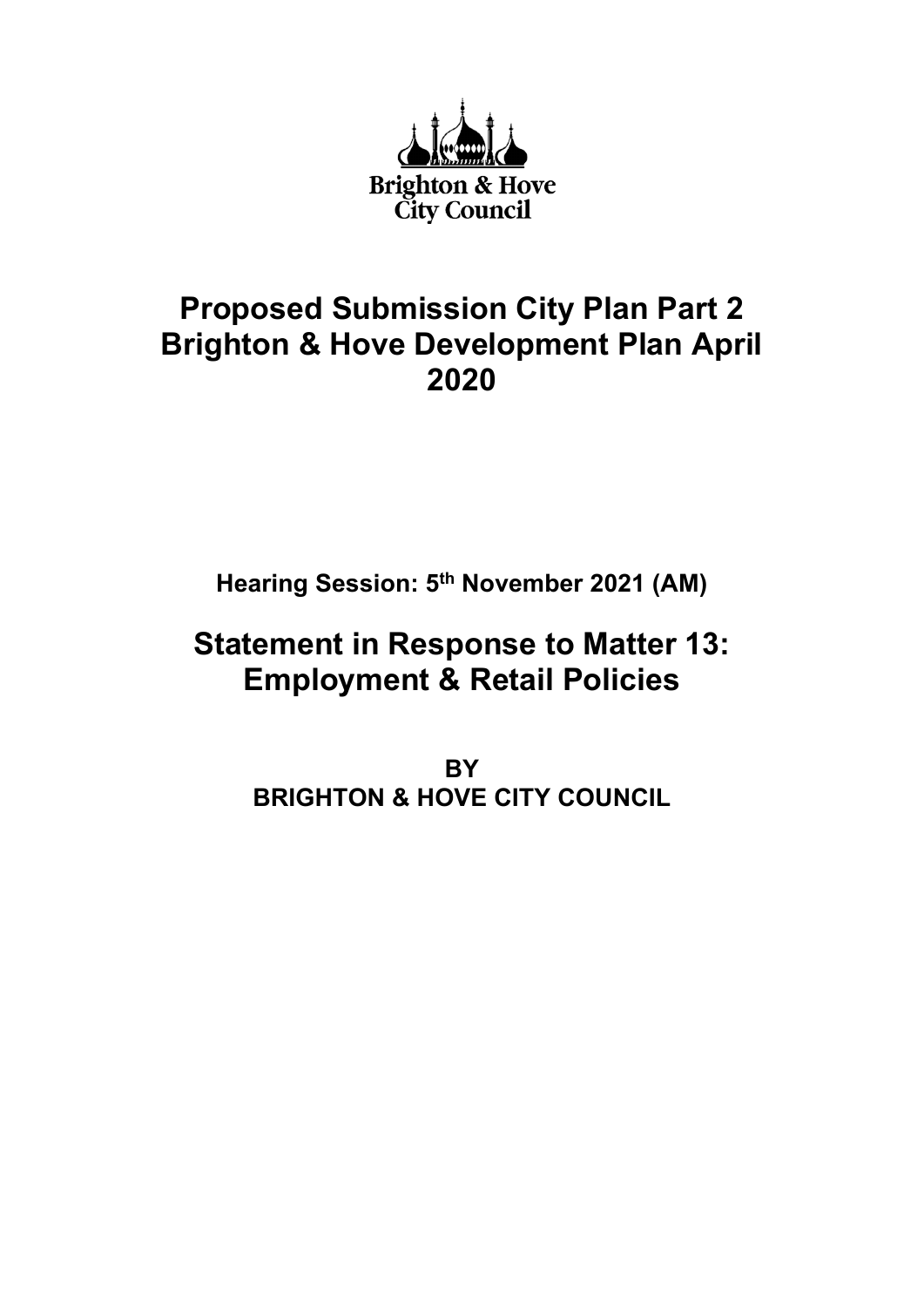**Matter 13: Employment & Retail Policies Statement by Brighton & Hove City Council 4th October 2021**

# **List of Abbreviations**

CPP1 - City Plan Part 1

CPP2 – City Plan Part 2

DAs – Development Areas

DPD - Development Plan Document

ILPs – Important Local Parades

NPPF - National Planning Policy Framework

PPG – Planning Policy Guidance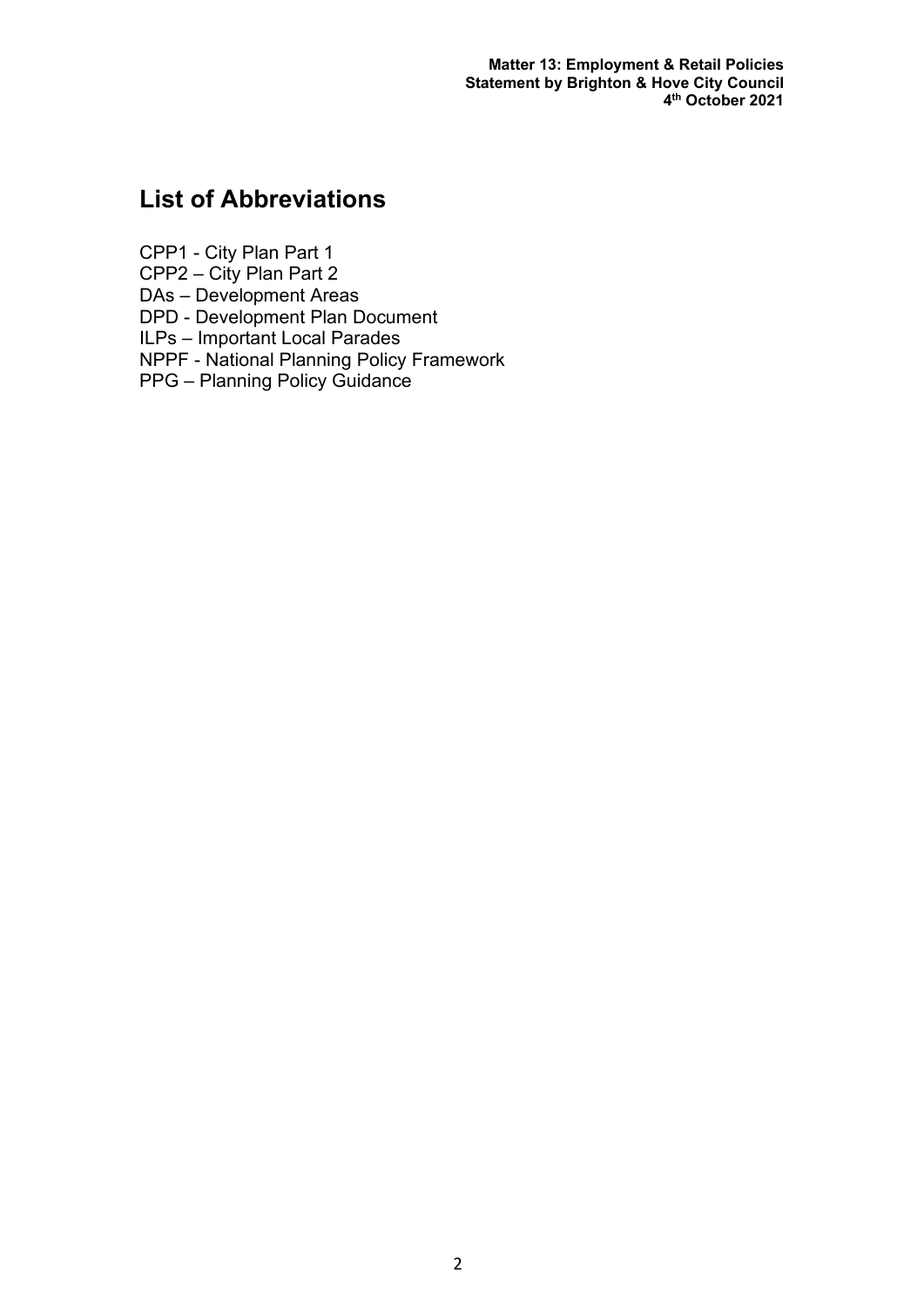# **DM11 New business floorspace**

### **Q.1. Are modifications required to ensure this policy is effective and consistent with national policy, particularly in relation to the uses sought?**

1. Yes, Main Modifications are proposed in BHCC02 Revised schedule of Proposed Modifications to the Proposed Submission CPP2, August 2021 (at MM07-11) to reflect changes to the Use Classes Order that came into effect 1st September 2020 to ensure DM11 remains effective and consistent with national policy.

## **Q.2. How does the policy interact with City Plan Part 1 policies CP2 and CP3 in particular?**

2. CPP1 Policy CP2 at part 3. supports the provision of a mix of employment land in recognition of the particular employment sectors in the city and their land use requirements. CPP1 Policy CP3 Employment Land sets out the strategy for safeguarding existing employment land and premises including at part 3. Identifying and protecting industrial estates and premises and encouraging their upgrade and refurbishment. DM11 and its supporting text provides detailed development management guidance on the design/ configuration of any new/ refurbished employment land so that the employment space is fit for purpose, flexible and therefore attractive to range of occupiers. The second paragraph of the policy and supporting text 2.102 provides further clarification that where proposals to upgrade protected industrial estates propose more effective use of the site/ premise, the proposed new floorspace/ reconfigures site should remain within the uses specified under Policy CP3.

# **Q.3. Is a specific policy required to support live work units?**

3. No, consideration as to whether a policy on specific types of new employment floorspace to replace BHLP Policy EM8 Live-Work was required took place during the 2016 scoping stage; see paragraph 3.19 and question E6 of SD20 CPP2 Scoping Paper, June 2016. The consultation responses and discussions at consultation workshops indicated that a specific policy was not generally supported or considered necessary (CD22b appendix 7, page 6). CPP1 Policy CP2.3 supports a mix of employment floorspace types and CP3.4 and relevant strategic site allocations in CPP1 and CPP2 and H1 provide opportunities for a mix of housing and employment uses to come forward on identified sites.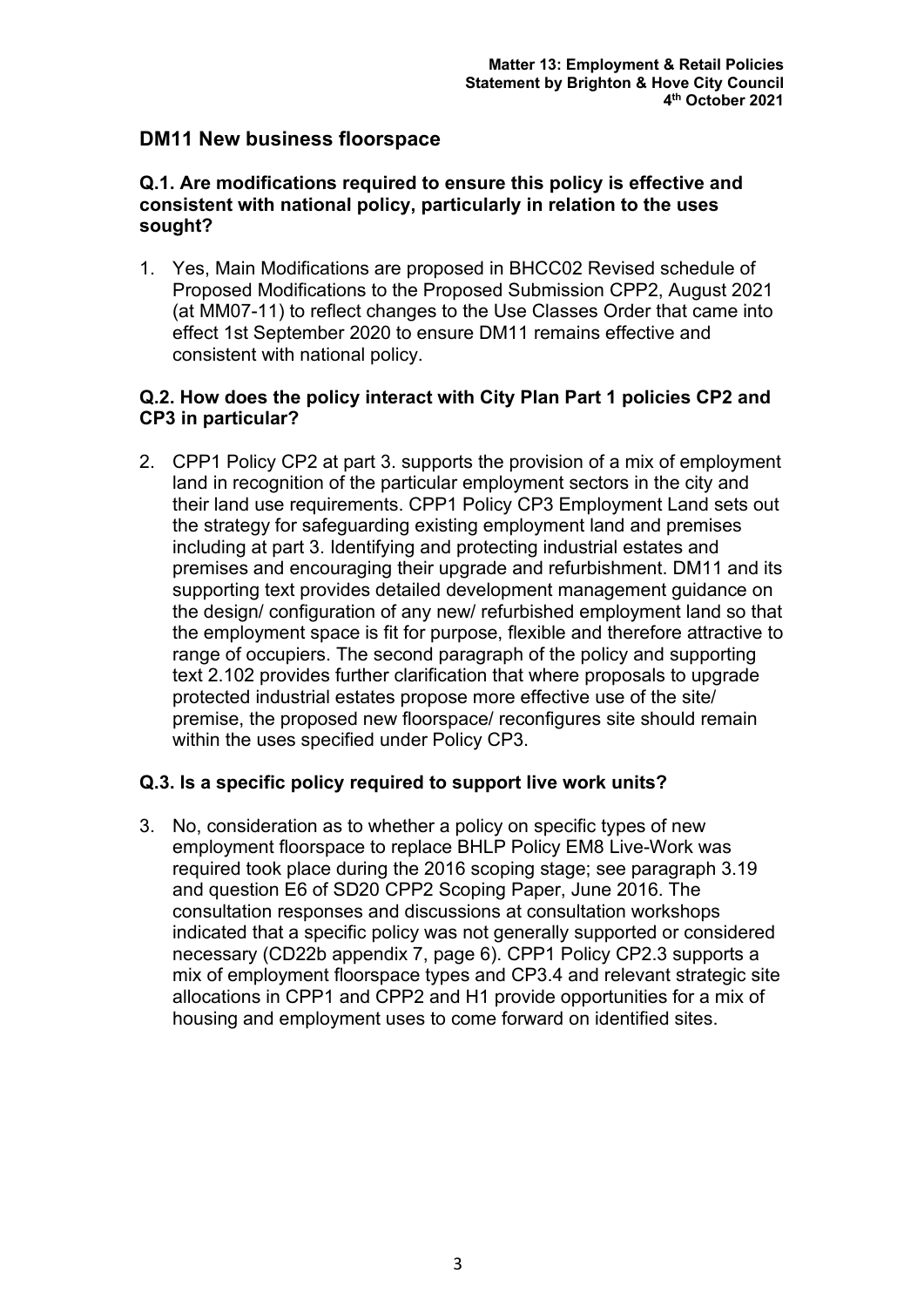**DM12 Changes of use within regional, town, district and local shopping centres and DM13 Important local parades, neighbourhood parades and individual shop units**

**The Plan proposes to allocate ten Important Local Parades in Policy DM13 as smaller centres that provide access to day-to-day necessities such as newsagents, convenience stores, off-licences, pharmacies and post offices, within walking distance from home. As an update to the hierarchy of shopping centres set out in City Plan Part 1 Policy CP4, the secondary frontage of the Regional Centre has been amended to facilitate a new centre called Brunswick Town Local Centre. This centre is shown on the updated Policies Map and is detailed within Policy DM12.**

**Q.1. How have changes to the shopping areas within the retail hierarchy been identified, in particular the identification of changes to the secondary frontage of the regional centre and the 10 ' Important Local Parades'? Is that methodology soundly based and has it been consistently applied so as to meet NPPF requirements to define a network and hierarchy of town centres, promote their long-term vitality and viability and to define the extent of town centres and primary shopping areas?** 

- 4. The CPP1 Retail Study Update (2011) did not identify any obvious need for extensions or contractions of town centre boundaries, however, since the publication of this study and the adoption of CPP1, there have been the creation and loss of some commercial units in or near to frontages. At the CPP2 scoping stage consultation (CD22a CPP2 Scoping Stage Consultation) there was broad support for amending or removing some less successful sections of the shopping frontage from shopping centres in the retail hierarchy.
- 5. The council considered whether reduced or expanded boundaries of these centres was necessary. The methodology undertaken is explained in TP02, Retail Policies Topic Paper May 2021, page 17. Annual retail health check surveys were used to inform changes to centres and evidence demonstrated that whilst most of the boundaries were still relevant some minor changes were required. Within the Regional Centre the proposed changes reflect the additional units built in new developments such as Trafalgar Street and Jubilee Street Brighton. Frontages were adjusted within other centres such as the newly identified Brunswick Town Local Centre, which was formally secondary frontage of the Regional Centre.
- 6. Full details of the frontage changes are set out from page 20 of TP02, as well as a summary of consultation responses received at each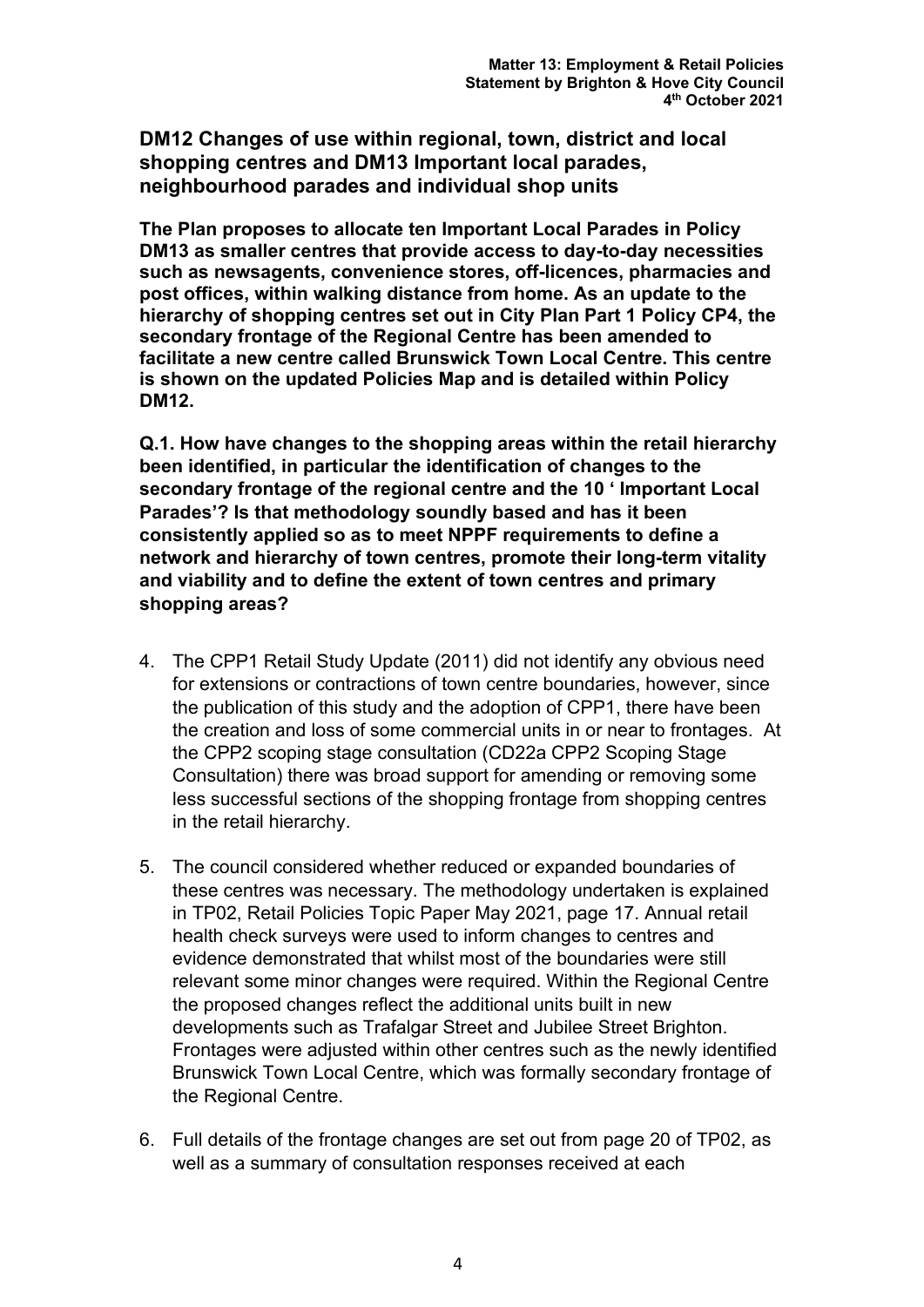consultation stage of the plan. The Council considers that the proposed boundaries address paragraph 86 of the NPPF.

- 7. The ten Important Local Parades (ILP) were identified via site visits and desktop study and Table 2 of TP02, page 67 outlines how these were assessed. The initial criteria used to assess the suitability of the parades is set out alongside a qualitative summary of each parade which determined whether they should be designated as an ILP.
- 8. PPG, paragraph 6 includes a set of indicators which may be relevant in assessing the health of town centres, and planning for their future. These baseline indicators were used by the council in assessing the health of its retail centres and were used to help determine the changes to boundaries and proposed ILPs in policies DM12 and DM13.

# **Q.2. Are modifications required to this policy to reflect changes to the Use Classes Order which have the effect of restricting controls on changes of use within shopping parades? Do the policies make clear the range of uses permitted in identified shopping areas, as part of a positive strategy for the future of each centre?**

- 9. Modifications are proposed in BHCC02 (MM12 MM14) to reflect changes to the Use Classes Order that came into effect 1st September 2020 to ensure DM12 and DM13 remain effective and consistent with national policy.
- 10. Modifications proposed in BHCC02 (MM12 MM13) make clear the range of uses permitted in shopping areas for Policy DM12. Proposed modifications to DM12 states that uses under Class E, Class F1 and Class F2 will be supported in defined centres. Proposals for other uses will be considered if criteria a) to e) are met. The policy also supports residential uses above or to the rear of units as well as 'meanwhile' uses. The proposed policy wording is considered to offer a positive strategy for growth in each centre considering the use class order changes and new permitted development rights in ensuring that this is the best possible solution to maintain sustainable shopping centres whilst balancing the need for housing.
- 11. For Policy DM13 modifications proposed in BHCC02 (MM13) make clear that use class E will be supported in ILPs. Other uses will be considered if they meet the criteria set out in the main policy text (criteria a-d). The proposed policy wording is considered to offer a positive strategy for growth in each ILP whilst protecting the amenity of neighbouring uses considering the new use class order changes and new permitted development rights and offers the best possible solution to maintain sustainable shopping parades.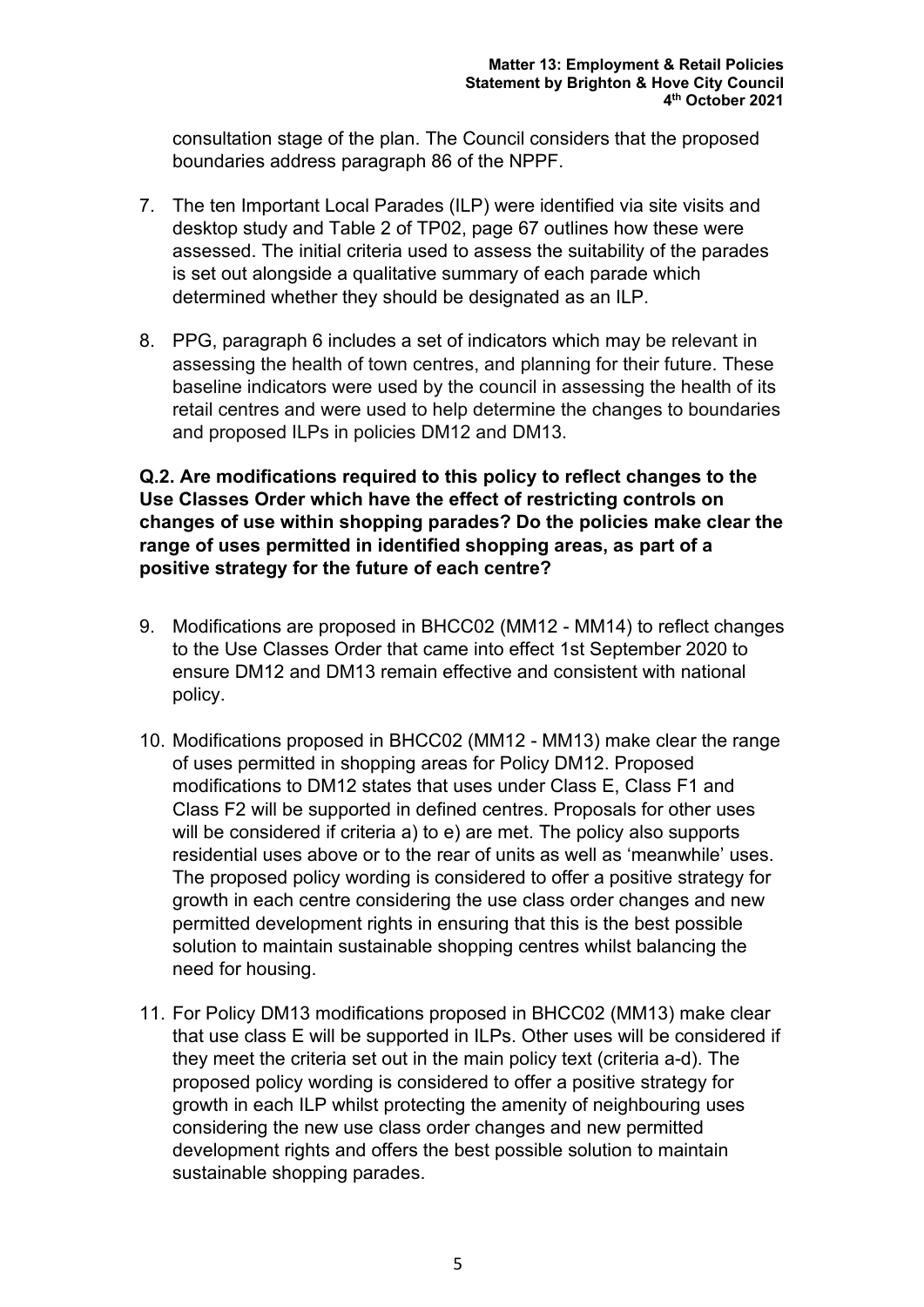# **Q.3. Would the policy requirements be justified, effective and consistent with national policy and City Plan Part 1 CP4?**

- 12. DM12 and DM13 are consistent with national policy (NPPF para 86.) specifically paragraph 86(b) which requires it to be made clear the range of uses permitted in Primary Shopping Areas as part of a positive strategy for the future of each centre. The policy approach is appropriate and justified given the evidence set out in TP02 which showed that there was scope for consolidating some centres in the hierarchy and allocating new ILPs.
- 13. DM12 and DM13 are consistent with CPP1 Policy CP4 which it indicates that amendments to the boundaries of centres could be made or that new centres could come forward through future DPDs.

# **DM14 Commercial and leisure uses at Brighton Marina**

### **Q.1. Would the policy requirements be justified, effective and consistent with national policy and City Plan Part 1 policy CP4?**

- 14. Although Brighton Marina was removed as a District Centre in the CP4 retail hierarchy by the Inspector at the CPP1 examination (CD23), a policy that guides changes of use in the DA2 area is justified to ensure that any proposed development aligns with a strategic objective of Policy DA2 to secure a more balanced mix of retail and non-retail uses.
- 15. Policy DM14 is consistent with the wording of CP4, paragraph 4.44 which sets out that the council's approach for Brighton Marina is to enhance choice and performance of retail activity through a specific policy in CPP2. Policy DA2 also indicates (para 3.17) that a detailed policy regarding the appropriate type and mix uses in the Marina will be set out in CPP2. The policy complements DA2 in seeking to address local priorities 2, 3 and 6.
- 16. Policy DM14 is consistent with paragraphs 92 a) b) & c) as well as para 93 a), c), d) and e) of the NPPF in promoting health and safe communities.

### **Q.2. Are Modifications required to this policy to reflect changes to the Use Classes Order which have the effect of restricting controls on changes of use within shopping parades? Do the policies make clear the range of uses permitted in identified shopping areas, as part of a positive strategy for the future of each centre?**

17. Yes, Main Modifications are proposed in BHCC02 Revised schedule of Proposed Modifications to the Proposed Submission CPP2, August 2021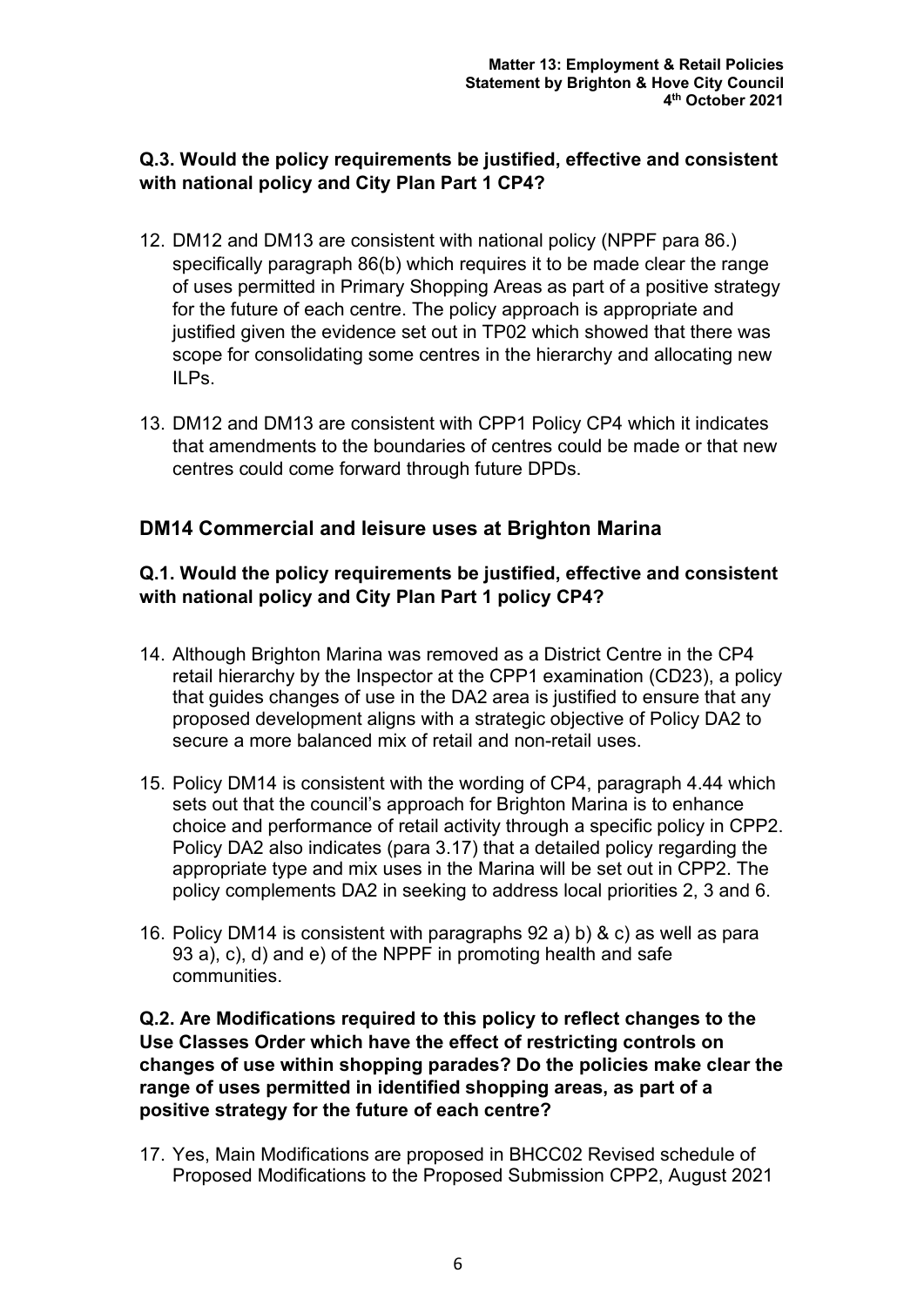(MM15-MM16) to reflect changes to the Use Classes Order that came into effect 1st September 2020 to ensure DM14 remains effective and consistent with national policy. The proposed policy wording supports E use class and F2 use class at the Inner Harbour area of the Marina, and this is considered to form a positive strategy for the Brighton Marina area, aligned with DA2's local priorities 2, 3 and 6.

# **Q.3. In requiring a window display to retain an active frontage, would the policy be effective?**

18. Main Modifications are proposed in BHCC02 Revised schedule of Proposed Modifications to the Proposed Submission CPP2, August 2021 (MM15 - MM16) to remove the requirement of maintaining a window display as part of the main policy text. Reference to window displays is included in the supporting text as an example of retaining an active use but is not considered a requirement.

# **DM15 Commercial and leisure uses on the seafront and DM16 markets**

# **Q.1. Would the policy requirements be justified, effective and consistent with national policy and City Plan Part 1?**

- 19. Policy DM15 sets out how changes of use and new developments for commercial and leisure uses will be considered on the seafront. Amendments have been made to the policy to clarify the types of uses accepted on the seafront in line with the new use classes order changes as set out in BHCC02 to ensure that it is justified, effective and consistent with national policy. DM15 is consistent with CPP1 Policy SA1 in supporting proposals that support the year-round sport, leisure, and the cultural role of the seafront for residents and visitors whilst complementing its outstanding historic setting and natural landscape value.
- 20. Policy DM15 is consistent with paragraphs 92 a) b) & c) as well as para 93 a), c), d) and e) of the NPPF in promoting health and safe communities.
- 21. Policy DM16 sets out how the council will seek to retain and enhance existing markets and how it will assess proposals for new markets. The policy wording is considered consistent with national policy (NPPF para 86.) specifically paragraph 86 c). The policy requirements align with the priorities set out in CPP1 Policy CP18 Healthy City particularly point 5 and therefore the policy approach taken is appropriate and justified.

**Q.2. Are Modifications required to policy DM15 to reflect changes to the Use Classes Order which have the effect of restricting controls on changes of use within shopping areas?**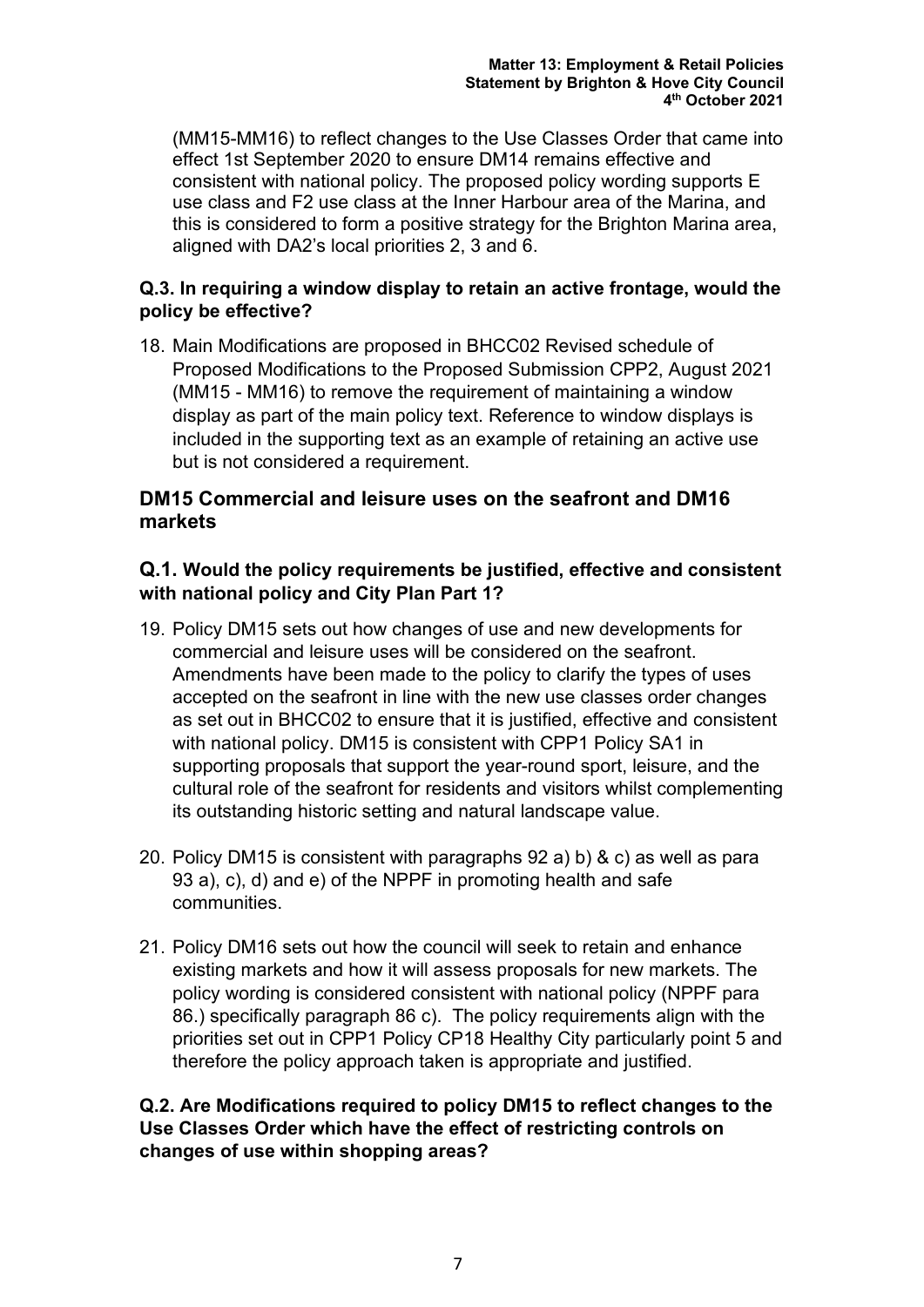22. Yes, Main Modifications are proposed in BHCC02 Revised Schedule of Proposed Modifications to the Proposed Submission CPP2, August 2021 (MM17-18), to reflect changes to the Use Classes Order that came into effect 1st September 2020 to ensure DM15 remains effective and consistent with national policy.

# **DM17 Opportunity areas for new hotels and safeguarding conference facilities**

### **Q.1. Would the policy requirements be justified, effective and consistent with national policy and City Plan Part 1 policy CP6?**

- 23. DM17 is consistent with national policy (NPPF paragraphs 86- 87), CPP1 spatial strategy and Policy CP6 Visitor Accommodation. The policy complements CP6.1 which directs new hotels firstly to Central Brighton. Proposals for new hotels outside Central Brighton will be considered against the sequential test for main town centres uses. Where there are no suitable or available sites in Central Brighton, DM17 informs the search area by identifying suitable opportunity areas for new hotels consistent with CPP1 spatial strategy for accommodating the city's identified development needs to certain areas of the city (Development Areas).
- 24. The policy approach is appropriate and justified given the evidence on market demand (as summarised in DM17 paragraph 2.140) and updated forecast demand. The CPP1 was guided by the 2007 Hotel Futures Study projections which suggested no need to identify additional hotel sites over/ above what was planned to 2016. DM17 is informed by ED07 Brighton & Hove Visitor Accommodation Study Update 2018. Guided by the lowgrowth forecast there is an additional need for 5 new hotels over the plan period.
- 25. Given the constraints in land availability in the city for suitable sites for new hotels and the need to ensure that the priorities for development as identified in CPP1 strategic allocations are not compromised DM17 provides an effective approach that could support the delivery of new hotels over the plan period. DM17 describes them as opportunity areas as the potential for hotels alongside the allocated uses would be subject to consideration of capacity as proposals come forward.

# **Q.2. How have the strategic allocations and development areas been identified as areas of search for new hotel development? Is that methodology robust and has it been consistently applied?**

26. ED07 Visitor Accommodation Update Study 2018 reviewed the options for meeting the identified future hotel requirements, see section 5.5 Hotel Site Availability which was informed by the CPP1 spatial strategy for